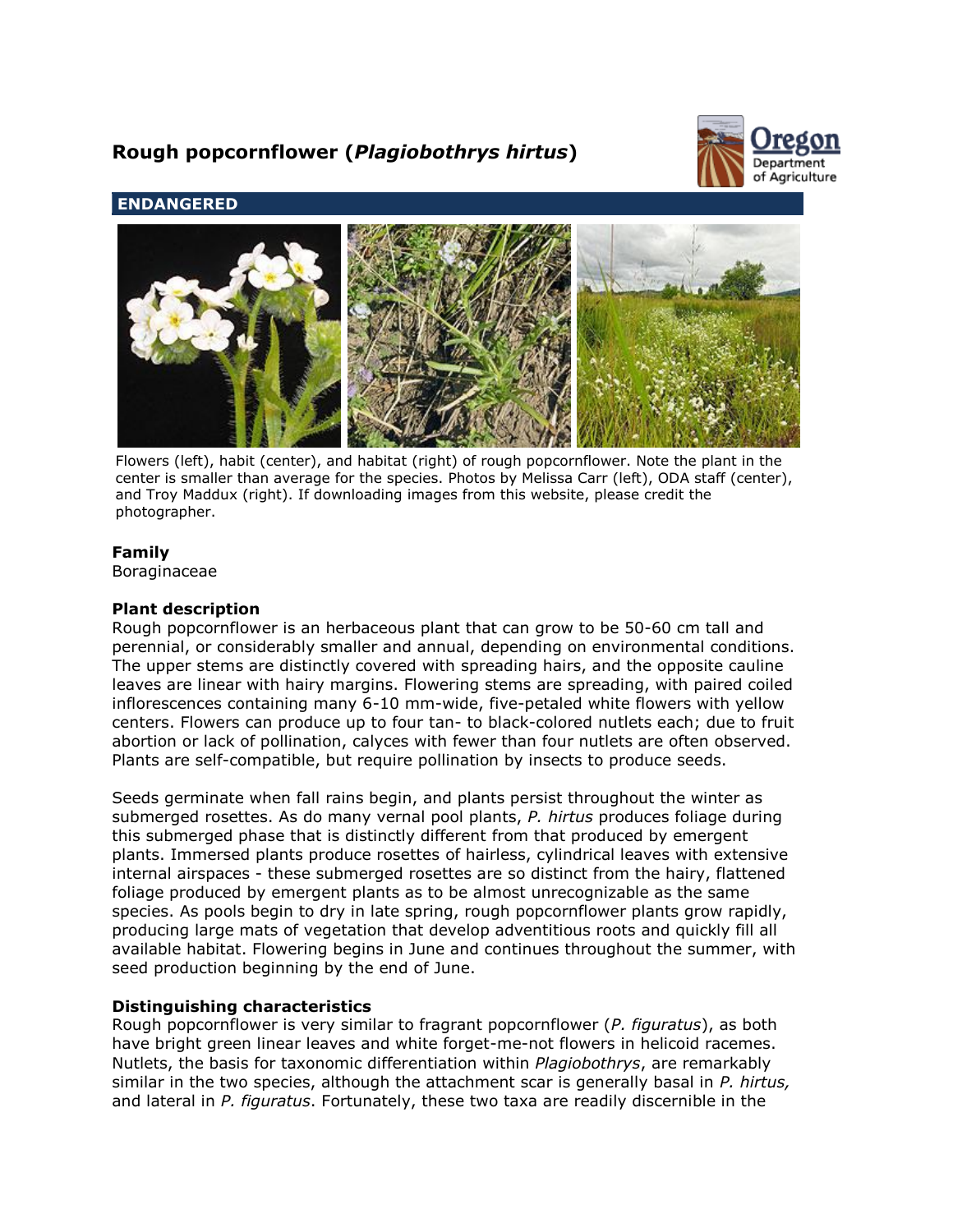field. Rough popcornflower's distinctly spreading stem hairs (as compared to the appressed stem hairs characteristic of *P. figuratus*), along with the rare species' larger size, stouter stems (4-5 mm wide as compared to approximately 2 mm in *P. figuratus*), and facultatively perennial nature readily distinguish it from the common species.

Two additional popcornflowers also occur in Douglas County, but both are easily distinguishable from the listed species. Unlike the leafy stems characteristic of *P. hirtus*, rusty popcornflower (*P. nothofulvus*) produces a distinct basal rosette, with elongate flowering stems supporting only a few alternate leaves. Additionally, this common species exudes reddish juice when bruised, and blooms in April and May, with flowering completed by early June. Scouler's popcornflower (*P. scouleri*) rarely reaches more than 15 cm in height and has corollas that are generally less than 3 mm (sometimes to 4mm) wide, noticeably smaller than *P. hirtus*' 6-10 mm-wide corollas. Two species of forget-me-not (*Myosotis*) also inhabit Douglas County wetlands, but both of these annual species have at least some flowers that are blue.

### **When to survey**

Due to difficulties in distinguishing vegetative individuals of rough popcornflower from the related *P. figuratus*, surveys should only be conducted when plants are in flower. Flowering begins in late May or early June and is completed by mid July in sites near Sutherlin. Populations near Rice Hill flower later, beginning in late June and continuing into August.

#### **Habitat**

Rough popcornflower is restricted to seasonally wet pools that dry completely by midsummer. Most inhabited sites have soils comprised of Conser silty clay loam, a very deep, poorly drained soil found in depressions on alluvial stream terraces. This soil is usually moist until mid-summer, and is saturated during the winter. Although *P. hirtus* occurs on Conser silty clay loam in most extant sites, three sites are on two other poorly drained soil types: Bashaw clay and Brand silty clay loam. Rough popcornflower requires full sun exposure and occurs in wetlands at elevations of 139 to 167 m. Native plant associates include *Carex feta, Beckmannia syzigachne, Juncus effusus, Juncus oxymeris, Veronica scutellata, Glyceria occidentalis,* and *Deschampsia caespitosa*. Exotic weeds, including *Dipsacus fullonum, Mentha pulegium, Rubus bifrons,* and *Centaurea diffusa* also flourish in most sites.

### **Range**

Rough popcornflower is restricted to the Sutherlin Creek, Calapooya Creek, and Yoncalla Creek watersheds in Douglas County. This species has been collected as far north as Yoncalla, and as far east as Nonpareil, but the majority of the 12 extant populations occur in or near Sutherlin.

#### **Oregon counties**

**Douglas** 

# **Federal status**

Endangered

### **Threats**

Historically, a great deal of rough popcornflower habitat was lost due to agricultural conversion of wetlands to pasture or crop fields, with grazing probably also contributing to this species' decline. Filling of wetlands for residential and industrial development in the fast-growing Sutherlin area is the greatest current threat; hydrologic disruptions